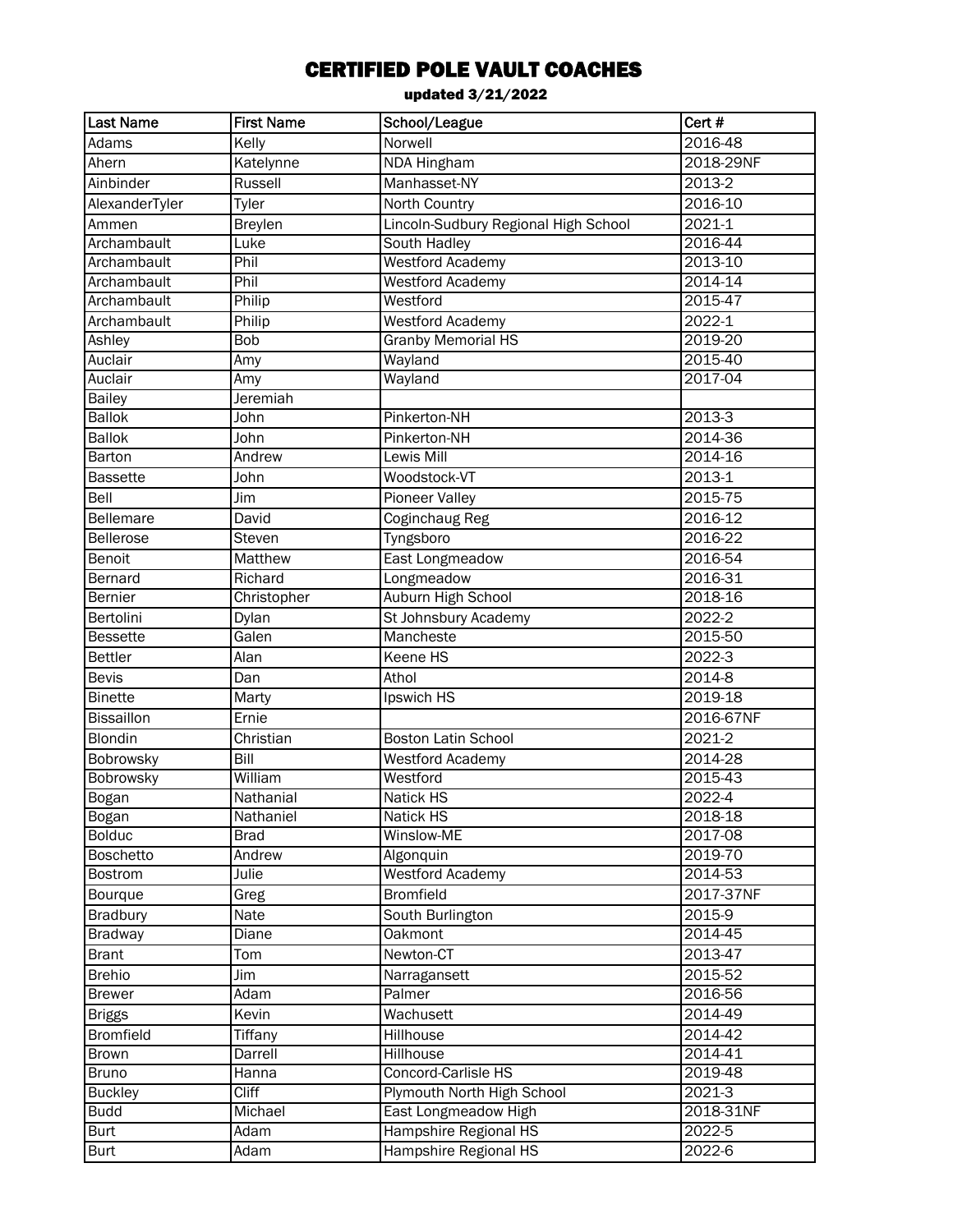| <b>Butler</b>      | Michael        | Agawam                          | $2016 - 11$ |
|--------------------|----------------|---------------------------------|-------------|
| <b>Butterfield</b> | lan            | Shrewsbury                      | 2016-5NF    |
| Campbell           | Matt           | Chelmsford                      | 2013-55     |
| Campbell           | Tommie         | Notre Dame Academy              | 2019-63     |
| Campbell           | Tommie         | Notre Dame Academy-Hingham      | 2021-44     |
| Capezzone          | Peter          | Old Saybrook HS                 | 2019-53     |
| Caron              | Jim            | Ponaganset Regional HS          | 2019-35     |
| Carr               | <b>Matthew</b> | <b>Burlington High School</b>   | $2021 - 4$  |
| Casey              | <b>Bob</b>     | <b>Granby Memorial</b>          | 2015-38     |
| Caty               | Michelle       | Algonquin                       | 2014-15     |
| Chadwick           | Joe            | <b>Mohawk Trail</b>             | 2016-3NF    |
| Chase              | Glen           | Winslow-ME                      | 2017-09     |
| Christie           | Arnita         | Hillhouse                       | 2015-24     |
| Christie           | Michael        | Hillhouse                       | 2015-23     |
| Clark              | Conor          | Metheun                         | 2017-19     |
| Coan               | Julia          | <b>Berkshire</b>                | 2016-15     |
| Colbert            | Tyler          | <b>Triton Regional HS</b>       | 2019-25     |
| Cole               | Michael        | Advanced Math & Science Academy | 2022-7      |
| Collins            | Kristin        | Westborough                     | 2013-41     |
| Conaty             | Pat            | Southington                     | 2013-12     |
| Condakers          | John           | Weston                          | 2013-56     |
| Condakes           | John           | Weston HS                       | 2021-5      |
| Connolly           | Jim            | Winnacunnet                     | 2015-49     |
| Conway             | Peter          | Greenfield                      | 2018-21     |
| Cooley             | Anjelique      | Mount St. Charles Academy       | 2019-49     |
| Copley             | Elizabeth      | Rogers                          | 2015-33     |
| Coppola            | Pam            | <b>Burlington HS</b>            | $2013-8$    |
| Corbett            | David          | Stoneham HS                     | 2019-45     |
| Cowan              | Andy           | Batavia-ME                      | 2013-13     |
| Cowles             | Kaitlin        | Miss Porter's School            | 2019-38     |
| $\overline{C}$ ox  | Ariel          | Lincoln Sudbury                 | 2014-17     |
| Cox                | Ariel          | Lincoln Sudbury                 | 2015-12     |
| Craig              | Ashley         | Westford Academy                | 2019-2      |
| Crapsey            | Peter          | New England Elite               | 2021-6      |
| Culliane           | Patrick        | Adv Math & Science              | 2013-40     |
| Cunningham         | Grace          | Notre Dame Academy              | 2015-14     |
| Currier            | David          | Messalonskee-ME                 | 2013-6      |
| Cusick             | Francis        | Tewksbury                       | 2017-21     |
| Cykert             | Cynthia        | Rogers                          | 2013-50     |
| Czarnecki          | Stephen        | <b>Bishop Fenwick</b>           | 2014-9      |
| Czarnecki          | Stephen        | <b>Bishop fenwick</b>           | 2016-6      |
| Dachelet           | Dan            | Southington                     | 2016-49     |
| D'Alessandro       | Liane          | Lynnfield                       | 2014-44     |
| Daly               | Hayden         | Concord HS                      | 2022-8      |
| Danala             | James          | Mt. Abram Regional HS           | 2022-9      |
| Danielle           | Fischer        | <b>Biship Guertin</b>           | 2015-7      |
| Dann               | Tom            | St joseph College-ME            | 2013-14     |
| Darche             | Joe            | Silver Lake Regional HS         | 2019-47     |
| Dasilvia           | Shaniel        | New Bedford                     | 2016-65     |
| David              | Marc           | <b>Wellesley HS</b>             | 2022-10     |
| Davis              | Joe            | Nreading                        | 2017-39-NF  |
| Davis              | Kelley         | Acton-Boxborough HS             | 2019-31     |
| Davis              | Mike           | Stoneham                        | 2019-26     |
|                    |                |                                 |             |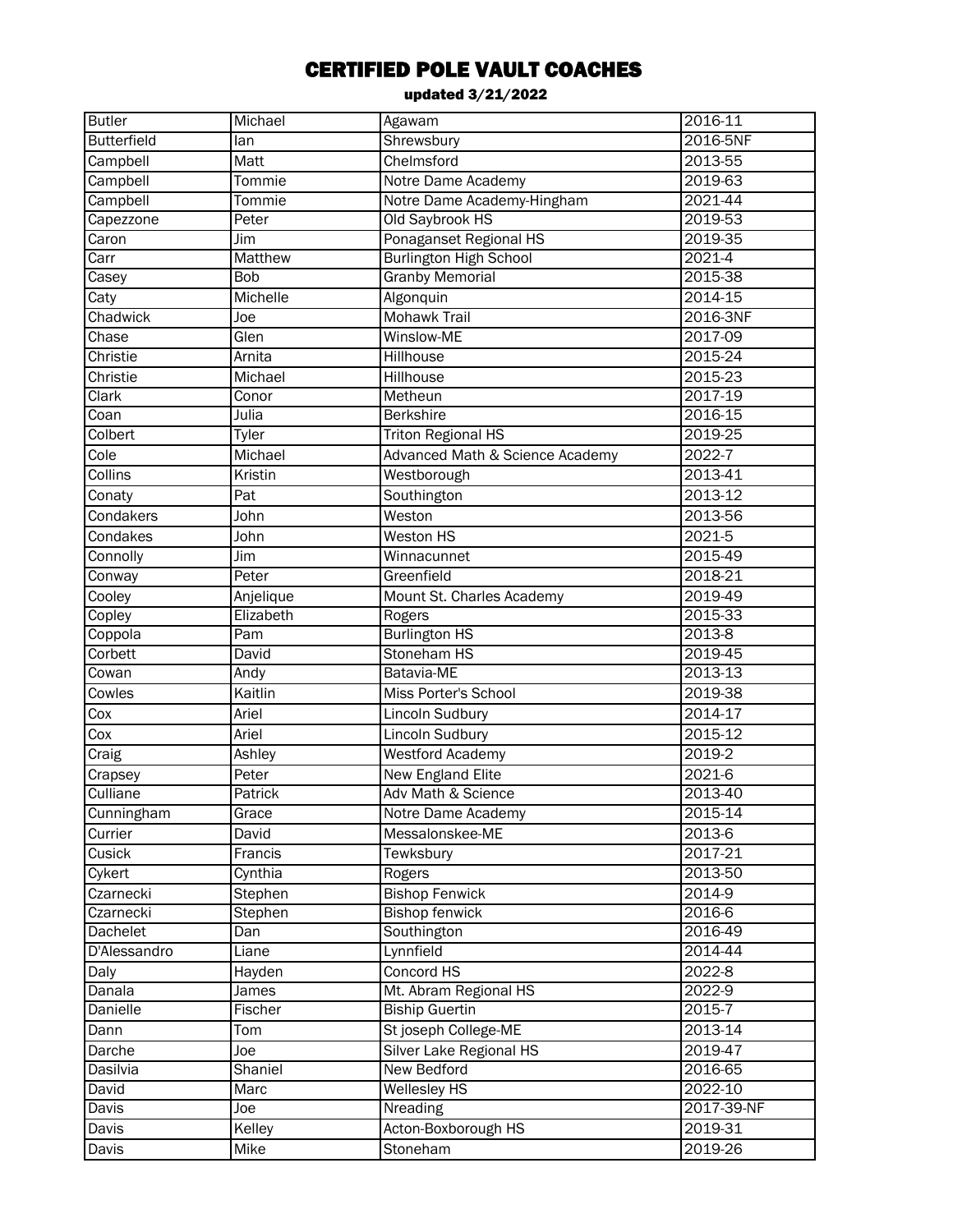| Davis             | <b>Nick</b>    | South Hadley                       | 2016-45    |
|-------------------|----------------|------------------------------------|------------|
| Davis             | Peter          | LEU-VT                             | 2013-36    |
| Davis             | Peter          | Lake Region                        | $2015-3$   |
| Davis             | Ryan           | Northampton                        | 2016-47    |
| <b>DeCarteret</b> | Jillena        | <b>Newton North</b>                | 2021-7     |
| Deely             | Todd           | <b>Hingham HS</b>                  | 2022-11    |
| Deidrickson       | Dawn           | Hingham                            | 2016-4NF   |
| <b>Delisle</b>    | Daniel         | Chicopee Comp                      | 2016-7     |
| <b>Delisle</b>    | Daniel         | chicopee comprehensive high school | $2021 - 8$ |
| Dennechuk         | Peter          | <b>Westford Academy</b>            | 2013-9     |
| DeProfio          | James          | Lowell High School                 | 2018-2     |
| Derro             | <b>Steve</b>   | Pentucket                          | 2016-2NF   |
| Descasteres       | <b>Jillena</b> | Westford                           | 2017-02    |
| Deshler           | <b>Bryan</b>   | North Middlesex                    | 2013-43    |
| Devine            | John           |                                    | 2015-70NF  |
| <b>DeWeerd</b>    | <b>Mark</b>    | Whitinsville Christian             | 2021-45    |
| Diedricksen       | Dawn           | <b>Hingham HS</b>                  | 2019-21    |
| Diedricksen       | Dawn           | Hingham                            | 2021-9     |
| Diedrickson       | Dawn           | Hingham                            | 2017-28    |
| DiGangi           | Michael        | Milbury                            | 2014-1     |
| DiPilato-Lamey    | Sara           | Fitchburg                          | 2014-46    |
| Doherty           | Dan            | Westford Academy                   | 2014-13    |
| Doherty           | Tim            | <b>PEA</b>                         | 2013-53    |
| Dolce             | Thomas         | Pilgrim                            | 2016-53    |
| Dominee           | Paul           | Hale Ray -CT                       | 2013-26    |
| Donelan           | Cynthia        | Fitchburg                          | 2015-11    |
| Donovan           | Chris          | Ayer-Shirley                       | 2019-7     |
| Dorothy           | Matt           | <b>North Reading</b>               | 2013-35    |
| Doyle             | Fred           | Tewksbury                          | 2015-39    |
| <b>DuFont</b>     | <b>Daniel</b>  | <b>Oakmont</b>                     | 2017-40NF  |
| Dumas             | Shawn          | Central Catholic High School       | 2021-10    |
| Dykstra           | Carley         | <b>Wakefield Memorial HS</b>       | 2022-12    |
| Edwards           | Elizabeth      | Marionapolis prep                  | 2015-30    |
| Elliott           | Stu            | Greenfield HS                      | 2019-1     |
| Equi              | Katie          | North Reading HS                   | 2019-52    |
| Estabrook         | Michael        | <b>Westford Academy</b>            | 2018-6     |
| Fagan             | Ashley         | Shepherd Hill Regional HS          | 2019-24    |
| Faria             | Shane          | Lexington HS                       | 2018-11    |
| Farrel            | Patrick        | Phillips Academy                   | 2017-11    |
| Feltham           | Casey          | <b>Biship Guertin</b>              | 2015-6     |
| Findley           | Anthony        | Murdock HS                         | 2019-9     |
| Fisher            | Angus          | Northampton                        | 2015-54    |
| Fitch             | Ryder          | Plainfield HS                      | 2022-13    |
| Fitzgerald        | Ed             | <b>Oakmont</b>                     | 2017-13    |
| Fletcher          | James          | Woburn                             | 2015-61    |
| Flynn             | Walter         |                                    | 2015-67NF  |
| Foldy-Porto       | Timothy        | Northampton                        | 2016-18    |
| Foley             | Tim            | Newburyport                        | 2014-59    |
| Foley             | William        | Xaverian Brothers High School      | 2021-11    |
| Fortin            | <b>Brenda</b>  | Franklin County                    | 2015-56    |
| Frederickson      | Christina      | Narragansett                       | 2015-34    |
| French            | lan            | Pinkerton-NH                       | 2013-15    |
| Frodema           | <b>Brian</b>   | Northampton                        | 2013-48    |
| Fuller            | Kyle           | <b>Billerica</b>                   | 2013-49    |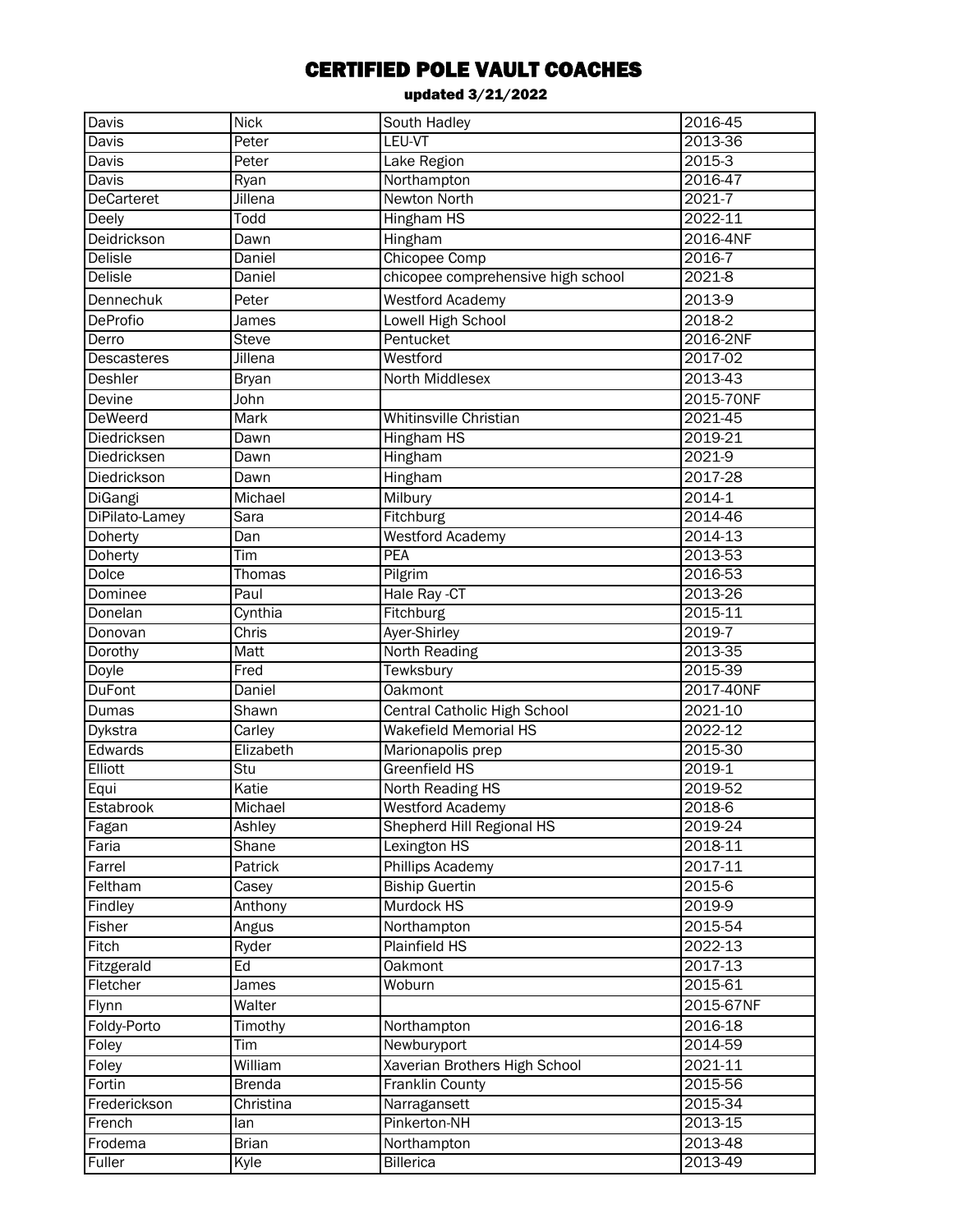| Gabor       | Tricia                    | Tyngsboro                         | 2016-27            |
|-------------|---------------------------|-----------------------------------|--------------------|
| Gagne       | <b>Bridget</b>            | Ms Porter's -CT                   | 2013-29            |
| Galalis     | Peter                     | Wayland                           | 2015-42            |
| Gale        | <b>Travis</b>             | Wilbur                            | 2016-61            |
| Galvin      | Patrick                   | Algonquin Regional HS             | 2022-14            |
| Gammons     | Greg                      | Lincoln Sudbury                   | 2014-40            |
| Gammons     | Greg                      | <b>Lincoln Sudbury</b>            | 2015-13            |
| Gammons     | Greg                      | <b>Lincon Sudbury</b>             | 2017-31            |
| Gammons     | Greg                      | Lincoln-Sudbury HS                | 2019-22            |
| Gardiner    | Emma                      | New Bedford HS                    | 2014-35            |
| Gaudere     | Bill                      | Hudson                            | 2014-12            |
| Gauvin      | Rebecca                   |                                   | 2015-68NF          |
| Gauvin      | Rebecca                   | <b>Ludlow High School</b>         | 2021-13            |
| Geary       | Jonathan                  | <b>Westford Academy</b>           | $2019-3$           |
| George      | <b>Steve</b>              | Whitman-Hanson HS                 | 2019-6             |
| Gerweck     | Jim                       | Wilton                            | 2014-43            |
| Giacobbe    | Paul                      | Oakmont Regional High Scholl      | 2018-3             |
| Girouard    | Derek                     | Chicopee Comprehensive HS         | 2022-15            |
| Glasberg    | David                     | Ponaganset Regional HS            | 2019-50            |
| Glennon     | Michael                   | <b>Brookline</b>                  | 2017-26            |
| Goda        |                           |                                   | 2019-17            |
|             | John                      | Pope Francis HS<br>Keene          |                    |
| Goldsmith   | David                     |                                   | 2014-32<br>2022-16 |
| Goldsmith   | David                     | <b>Keene HS</b>                   |                    |
| Golittko    | Laura                     | Innovation                        | 2016-28            |
| Gonet       | Gabrielle                 | Milbury                           | 2014-24            |
| Gonsalves   | Mel                       | Lincoln Sudbury                   | 2014-39            |
| Gonsalves   | $\overline{\mathsf{Mel}}$ | Lincoln-Sudbury all set with cert | 2021-14            |
| Gonsalves   | Melvin                    | <b>Lincon Sudbury</b>             | 2017-32            |
| Gould       | Chris                     | Amherst                           | 2019-69            |
| Goulet      | Michael                   | <b>RHAM</b>                       | 2015-41            |
| Grant       | Kevin                     | Plainfield HS                     | 2022-17            |
| Green       | Adam                      | Lawerence Academy                 | 2013-31            |
| Green       | Adam                      | Lawerence Academy                 | 2015-4             |
| Green       | Connor                    | Southington                       | 2016-51            |
| Greene      | Hilary                    | Mt. Greylock Regional School      | 2021-15            |
| Grella      | Sully                     | Central Catholic                  | 2018-23NF          |
| Griffin     | Matt                      | West Springfield                  | 2016-59            |
| Griffin     | Matt                      | <b>West Springfield HS</b>        | 2021-16            |
| Griffith    | John                      | Wellesley                         | 2019-59            |
| Griffith    | John                      | <b>Wellesley HS</b>               | 2022-18            |
| Gruenbacher | Jim                       | Southington High School, CT       | 2018-12            |
| Guarente    | Jason                     | N.Andover                         | 2017-07            |
| Guarente    | Matthew                   | <b>Chelmsford HS</b>              | 2019-23            |
| Hackworth   | <b>Brian</b>              | Hamsphire Reg HS                  | 2013-27            |
| Hafferkamp  | Scott                     | Westford                          | 2015-46            |
| Hajj        | Jeff                      | Lawerence HS                      | 2013-18            |
| Hall        | <b>Brian</b>              | Hopkinton                         | 2016-72            |
| Hall        | James                     |                                   |                    |
| Hanby       | Robert                    | Hebron-ME                         | 2017-16            |
| Hancock     | Sarah                     | <b>Natick</b>                     | 2014-31            |
| Hanley      | <b>Bill</b>               | Naugatuck-CT                      | $2015 - 1$         |
| Hannon      | <b>Brandon</b>            | NDA Worcester                     | 2017-35            |
| Harhnet     | Jessica                   | Thetford                          | 2014-52            |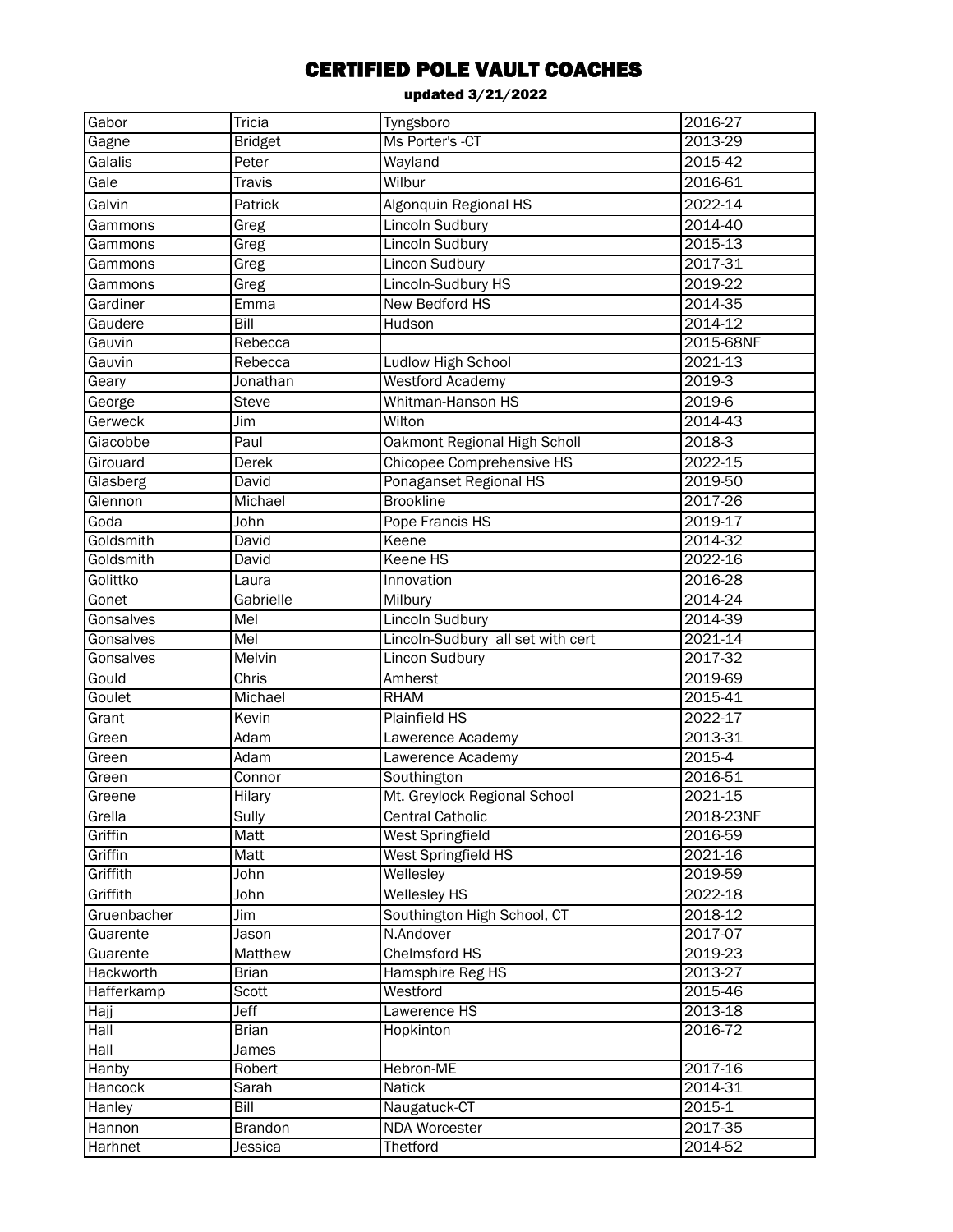| Harmon               | Leonard           | Shepherd Hill                        | $2015 - 51$        |
|----------------------|-------------------|--------------------------------------|--------------------|
| Harris               | Chelsea           | North Branford HS                    | 2019-54            |
| Hatch                | Benjamin          | Westfield                            | 2016-24            |
| Hayes                | Jamie             | Burlington                           | 2015-57            |
| Hebert               | Joel              | <b>Bedford</b>                       | 2014-3             |
| Hedden               | Barbara           | Cheshire                             | 2015-21            |
| Hennessy             | Geoff             | Quincy                               | 2017-25            |
| Herbert              | <b>Rick</b>       |                                      | 2015-71NF          |
| Herbert              | Thomas            | Lawerence HS                         | 2013-30            |
| Hickey               | Joe               | <b>Austin Prep</b>                   | 2019-36            |
| Hill                 | Rachel            | North Reading High School            | 2021-17            |
| Himes                | Randy             | Presque Isle HS                      | 2019-12            |
| Houtman              | Isaiah            | New Bedford HS                       | 2013-34            |
| Humphrey             | Charles           | Bedford                              | 2017-33            |
| Hunt                 | John              | <b>Bucksport</b>                     | 2015-60            |
| Hunt                 | John              | <b>Bucksport</b>                     | 2016-55            |
| Hyland               | <b>Sean</b>       | <b>Phillips Academy</b>              | 2017-10            |
| James                | Edwin             | Bedford                              | 2015-29            |
| Jamieson             | Andrew            | Lawrence HS                          | 2022-19            |
| Janik                | Susannah          | Wachusett Regional High School       | 2021-18            |
| Jarvis               | Chris             | North Middlesex Regional High School | 2018-5             |
| Jehle                | Andrew            | <b>BFA</b>                           | 2014-22            |
| Jenning              | Bill              | <b>NDA Hingham</b>                   | 2016-8             |
| Jennings             | <b>Bill</b>       | Notre Dame Academy                   | 2015-16            |
| Johnson              | Emily             | <b>Concord Carlsile Hs</b>           | 2013-25            |
| Jones                | Chandler          | <b>Billerica HS</b>                  | 2019-16            |
| Jones                | Chandler          | Billerica                            | 2021-19            |
| Kaldenberg           | Casey             | Littleton HS                         | 2019-27            |
| Kaldenberg           | Casey             | Littleton HS                         | 2022-20            |
| Kane                 | <b>Brendan</b>    | Westfield high school                | 2018-1             |
| Kao                  | Chanra            | Lowell                               | $2014 - 4$         |
| Kates                | Rick              | Notre Dame Academy                   | 2014-34            |
| Kates                | <b>Rick</b>       | <b>NDA Hingham</b>                   | 2017-36            |
| Kates                | <b>Rick</b>       | <b>NDA Hingham</b>                   | 2018-27NF          |
| Kates                | Rick              | Notre Dame Academy                   | 2015-73            |
| Kates                | <b>Rick</b>       | Notre Dame Academy                   | 2019-64            |
| Kates                | Rick              | Nptre Dame Academy-Hingham           | 2021-43            |
| Keane                | Chris             | Woburn                               | 2015-62            |
| Kelley               | Michael           | Westborough                          | 2016-58            |
| Kelley               | Mike              | <b>Wayland HS</b>                    | 2019-5             |
| Kenyon               | Ariel             | Notre Dame Academy                   | 2015-15            |
| Kervian              | Christine         | Longmeadow HS                        | 2022-21            |
| Kraunelis            | Jason             | Stoneham High School                 | 2018-20            |
|                      | Allison           | Wayland HS                           | 2022-22            |
| LaClaire<br>Ladka    | Terri             | Notre Dame Academy                   | 2013-21            |
|                      |                   |                                      | 2016-13            |
| Lafebure<br>Lamonthe | Lindsey<br>Andrew | North Country<br>Chicopee Comp       | 2014-55            |
|                      |                   |                                      |                    |
| Lamoureuk            | James             | Keene<br>St Johnsbury-VT             | 2014-33<br>2013-38 |
| Lane                 | Stephen           |                                      |                    |
| Lang                 | Doug              | Westborough                          | 2019-65            |
| Lang                 | Doug              | Westborough                          | 2015-72            |
| Lang                 | Doug              | Westborough                          | 2021-42            |
| Langmaid             | Chip              | St Johnsbury Academy                 | 2022-23            |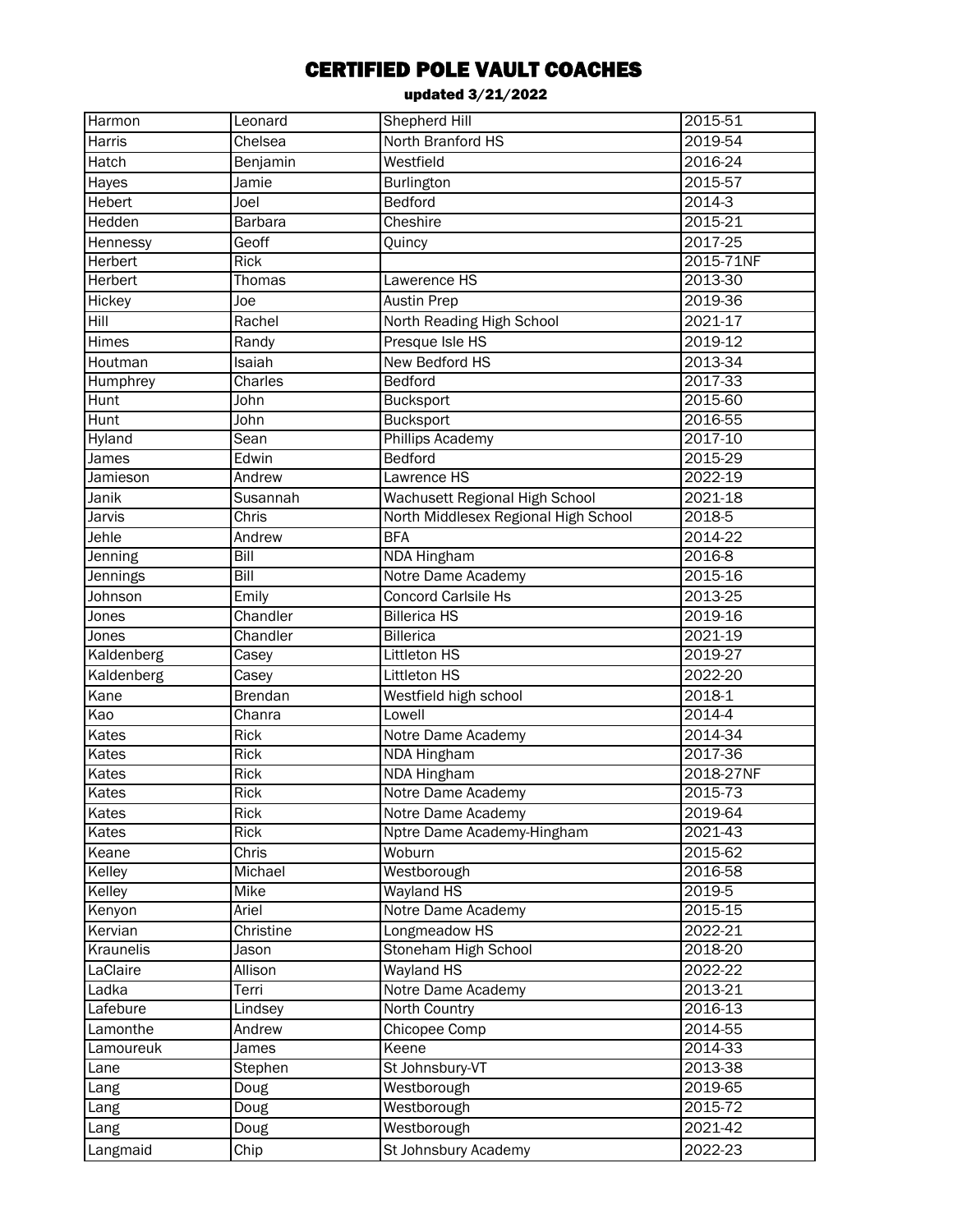| Lark        | Lina           | Pope Francis Prep                        | 2019-40    |
|-------------|----------------|------------------------------------------|------------|
| LaRoche     | Timothy        | South Hadley HS                          | 2019-14    |
| LaRose      | William        | Athol                                    | 2014-7     |
| Latham      | Morgan         | Fall Mountain Reg                        | 2016-9     |
| Laurin      | Richard        | Chicopee Comp                            | 2014-57    |
| Laverty     | John           | <b>Plymouth North</b>                    | 2017-24    |
| Lawrence    | Daniel         | Noble High School, ME                    | 2018-15    |
| Lawrence    | Michael        | Gardner                                  | 2021-19    |
| Lawson      | Michelle       | Williston                                | 2014-27    |
| Leal        | Michael        | <b>Central Catholic</b>                  | 2018-24-NF |
| Ledoux      | <b>Thomas</b>  | North Reading HS                         | 2019-39    |
| LeMar       | Joe            | <b>Durfee</b>                            | 2016-39    |
| Leslie      | Melissa        | Quabbin                                  | 2017-38-NF |
| Levine      | Steven         | Retired (Tewksbury Memorial High School) | 2021-20    |
| Lewia       | Jennifer       | Wells                                    | 2016-50    |
| Lewis       | <b>Tracy</b>   | Groton-Dunstable Regional High School    | 2018-14    |
| Lightbody   | Shannon        | <b>Reading HS</b>                        | 2016-75    |
| Lipa        | Melissa        | Mt Pleasant                              | 2016-30    |
| Lippitt     | <b>Brianna</b> | Milford                                  | 2016-32    |
| Little      | Joseph         | Fitchburg                                | 2017-34    |
| Lormbardi   | Bill           | Southington                              | 2016-66    |
| Lovejoy     | Alan           | Housatonic                               | 2014-19    |
| Lundgren    | Kaila          | Mahar                                    | 2017-06    |
| MacDonald   | Angus          | <b>Groton Dunstable</b>                  | 2014-58    |
| MacLellan   | Kirsten        | North Reading                            | 2013-32    |
| Madden      | Nancy          | Reading                                  | 2016-36    |
| Magee       | Pat            | <b>Burlington HS</b>                     | 2021-21    |
| Maguire     | Mike           | Haverhill                                | 2016-70    |
| Maia        | Alyssa         | Dracut                                   | 2017-05    |
| Maia        | Phil           | Lowell                                   | 2016-57    |
| Maia        | Phil           | Lowell High School                       | 2022-24    |
| Malone      | Patricia       | Winnisquam Regional HS                   | 2022-25    |
| Manderville | Kendall        | <b>CREC Civic Leadership HS</b>          | 2022-26    |
| Mann        | Ann            | Dover Sherborn High School               | 2018-8     |
| Mann        | Ann            | Dover-Sherborn HS                        | 2019-29    |
| Margarita   | John           | Oakmont Regional High School             | 2018-4     |
| Marieni     | Dave           | Marlboro                                 | 2019-67    |
| Martin      | Chuck          | Norwell                                  | 2015-5     |
| Mazzone     | Zack           | Dover-Sherborn HS                        | 2019-30    |
| McCarthy    | Jessica        | <b>Burlington High School</b>            | 2021-22    |
| McCormick   | Mike           | Newburyport High School                  | 2018-19    |
| McDermott   | Keith          | NDA Hingham                              | 2018-28NF  |
| McGuinn     | Jennifer       | Wayland High School                      | 2021-23    |
| McKinnon    | Nolan          | Innovation                               | 2014-18    |
| Melville    | Aliya-Marie    | Innovation                               | 2016-25    |
| Menna       | John           | Lincoln                                  | 2014-37    |
| Menon       | Kyle           | Managansett                              | 2013-37    |
| Mente       | Scot           | Wayland High School                      | 2021-24    |
| Merra       | Cath           | Souhegan-NH                              | 2013-16    |
| Merrihew    | Sara           | <b>Bromfield</b>                         | 2014-23    |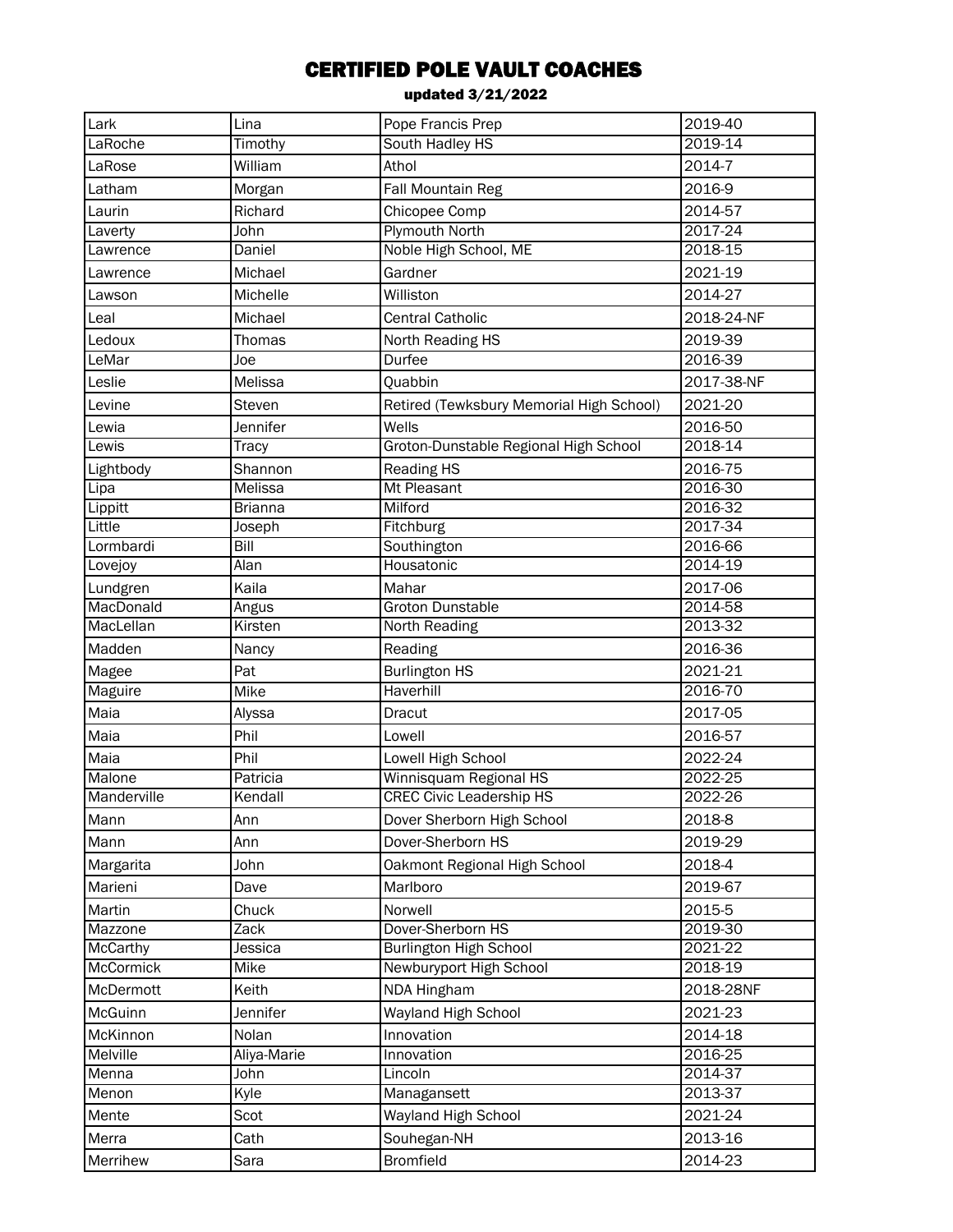| Meuse                     | Bill           | Lawrence HS                          | 2019-71            |
|---------------------------|----------------|--------------------------------------|--------------------|
| Meuse                     | Bull           | Lawrence HS                          | 2022-27            |
| Moen                      | Willa          | Lincoln-Sudbury Regional High School | 2021-25            |
| Mogayzel                  | <b>Brandon</b> | <b>Newton North</b>                  | 2021-26            |
| Molloy                    | Peter          | <b>Tewksbury HS</b>                  | 2019-34            |
| Montanez                  | Ivan           | Mt Pleasant                          | 2016-29            |
| Monz                      | John           | Weston                               | 2013-57            |
| Mooney                    | Ally           | Miss Porter's School                 | 2019-33            |
| Moore                     | Daniel         | Mahar Regional                       | 2018-17            |
| Moore<br>Moore            | Gary           | Silver Lake                          | 2015-35<br>2022-28 |
|                           | Riley          | <b>Cushing Academy</b>               |                    |
| <b>Morales</b><br>Morison | henry          | <b>UMASS</b><br><b>Winslow-ME</b>    | 2016-16<br>2013-19 |
|                           | Robert         |                                      |                    |
| Mosley                    | Jason          | <b>Brockton</b>                      | 2014-38            |
| Mowatt                    | Alex           | Algonquin Reg                        | 2016-71            |
| Mulflur                   | Mark           | Hingham HS                           | 2022-29            |
| Mullen                    | Stephanie      | Littleton HS                         | 2022-30            |
| Nicol                     | John           | <b>Burncoat HS</b>                   | 2013-5             |
| North                     | Ted            | Newton South                         | 2015-20            |
| Norton                    | Marcela        | Newton South HS                      | 2019-56            |
| Norton                    | Marcela        | Newton South HS                      | 2022-31            |
| Norton                    | Ted            | Newton South                         | 2016-23            |
| Norton                    | Ted            | Newton South HS                      | 2019-55            |
| Norton                    | Ted            | Newton South HS                      | 2022-32            |
| Norton                    | Ted            | Newton South Hs                      | 2013-22            |
| Nosel                     | James          | Nashoba Reg                          | 2019-58            |
| Notarianni                | Frank          | <b>Cranston West</b>                 | 2016-19            |
| Nugent                    | Steve          | North Andover                        | 2018-25NF          |
| Ogden                     | Martin         | Danbury                              | 2016-20            |
| O'Malley                  | Mike           | Wachuset Regional                    | 2021-27            |
| O'Riordan                 | Tom            | Landmark School                      | 2014-11            |
| ORourke                   | Charlie        | BB&N                                 | 2021-28            |
| O'Rourke                  | Charlie        | Buckingham, Browne & Nichols         | 2022-33            |
| Osborne                   | Jeffrey        | Simsbury-CT                          | 2017-27            |
| Owens                     | Kyle           | Nashoba Regional H.S.                | 2018-9             |
| Painter                   | Ted            | Littleton HS                         | 2022-34            |
| Pantuosco                 | John           | Longmeadow                           | 2013-52            |
| Pantuosco                 | Lucia          | Longmeadow                           | 2016-34            |
| Pappas                    | Josh           | Metheun                              | 2017-18            |
| Pappas                    | Lindsay        | <b>Billerica Memorial</b>            | 2018-13            |
| Pappas                    | Perry          | <b>Wakefield Memorial HS</b>         | 2019-61            |
| Parsons                   | Nicholas       | Tewksbury                            | 2015-25            |
| Patrolia                  | Meghan         | Hingham                              | 2017-20            |
| Picillo                   | Dana           | Masconomet                           | 2016-1NF           |
| Pickering                 | Richard        | homebased                            | 2022-35            |
| Pike                      | Joseph         | Bedford                              | 2014-29            |
|                           |                |                                      |                    |
| Pintzopoulos              | Sotirios       | North Reading High School            | 2021-29            |
| Platt                     | Justin         | Milford-NH                           | 2014-20            |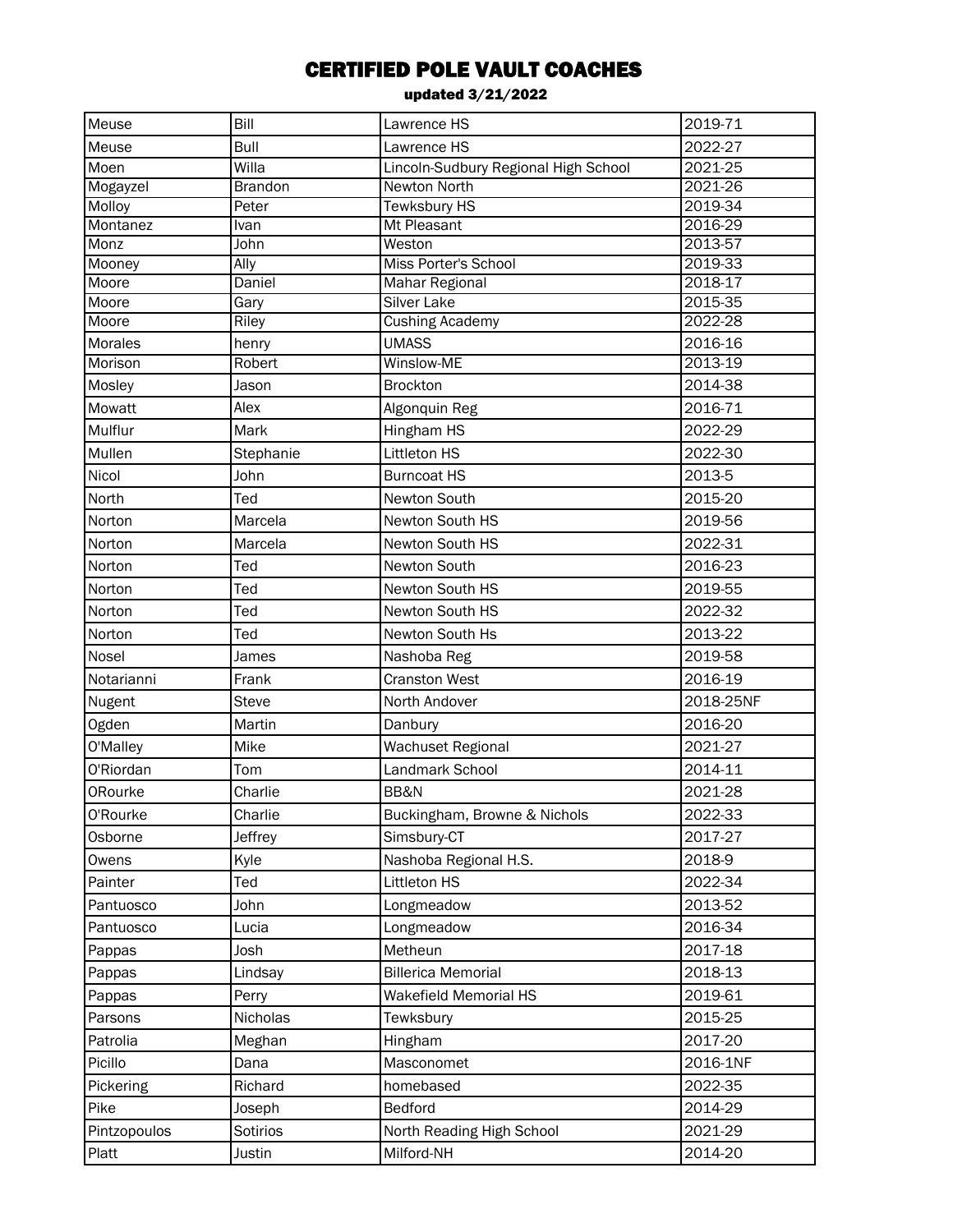| Platt              | Justin         | Milford                                 | 2015-31            |
|--------------------|----------------|-----------------------------------------|--------------------|
| Polizzotto         | Kristin        | Stoneham High School                    | 2018-26NF          |
| Powell             | Morgan         | Mahar                                   | 2014-50            |
| Powers             | Timothy        | Durfee                                  | 2016-17            |
| Pratt              | Katie          | Lewis Mill                              | 2014-21            |
| Prescott           | <b>Brian</b>   | Hopkinton                               | 2016-74            |
| Prescott           | Ryan           | St Mary's                               | 2013-51            |
| Pryce              | Daniel         | Agawam HS                               | 2015-81NF          |
| Publicover         | <b>Brian</b>   | Concord-Carlisle HS                     | 2019-51            |
| Raboin             | Daniel         | Fitchburg                               | 2017-30            |
| Rabuffo            | Michael        | North Branford HS                       | 2022-36            |
| Rafferty           | Samantha       | Walpole High School                     | 2021-30            |
| Rafuse             | Katherine      | Wayland                                 | 2017-03            |
| Ragounath          | Nadia          | Westborough                             | 2015-17            |
| Ramirez            | Khaila         | Northampton                             | 2015-53            |
| Recore             | James          | Frontier                                | 2015-82NF          |
| Regan              | Laura          | Notre Dame Academy                      | 2013-20            |
| Reinoso            | Ruben          | Wakefield Memorial HS                   | 2019-62            |
| Rennie             | Jim            | Marlboro                                | 2019-68            |
| Rhodes             | Heather        | Littleton                               | 2016-64            |
|                    |                |                                         |                    |
| Rich               | <b>Bruce</b>   | Westford                                | 2017-14            |
| Richter            | Daniel         | <b>Chelmsford HS</b>                    | 2022-37            |
| Ricker             | Tom            | Messalonskee-ME                         | 2013-59            |
| Riley              | Tim            | Tyngsboro                               | 2015-58            |
| Ringuette          | Robert         | Bridgewater-Raynham                     | 2016-26            |
| Ritz               | Robert         | Hingham High School                     | 2021-31            |
| Rivenburgh         | Alexander      | Willston Northampton                    | 2015-26            |
| Rivera             | Jonathan       | <b>Guilford HS</b>                      | 2022-51            |
| Rivera             | Michael        | <b>Shepaug Valley</b>                   | 2016-38            |
| Rocco<br>Rocheleau | Joshua<br>Max  | North Reading High School<br>Murdock HS | 2021-32<br>2019-10 |
| Rodriguez          | Karla          | Holyoke                                 | 2017-17            |
| Roper              | Ralph          | Naugatuck-CT                            | 2015-2             |
| Rouleau            | Abby           | <b>NDA Hingham</b>                      | 2018-30NF          |
| Roumeliotis        | Chris          | <b>Essex Technical High School</b>      | 2018-7             |
| Rowbotham          | Linda          | Northampton                             | 2014-56            |
| Rowbotham          | Linda          | Northampton High School                 | 2021-33            |
| Roy                | Leanne         | <b>Oakmont</b>                          | 2016-35            |
| Rushton            | Sara           | Messalonskee-ME                         | 2013-58            |
| Russell            | Doug           | Newton-Ct                               | 2013-33            |
| Ryamond            | Graham         | Chicopee Comp                           | 2016-33            |
| Ryan               | Jim            | <b>Lunenburg HS</b>                     | 2019-43            |
| Sahin              | Nally          | Wilbur Cross-CT                         | 2013-28            |
| Sahin<br>Sahin     | Nally<br>Nally | Wilbur Cross-CT<br><b>Wilbur Cross</b>  | 2014-25<br>2015-10 |
| Sahin              | Nally          | Wilbur                                  | 2016-62            |
| Santiago           | Eldon          | La Salle Academy                        | 2022-38            |
| Santivanez         | Mario          | Hackensack                              | 2016-52            |
| Sargent            | Bob            | Stoneham HS                             | 2019-44            |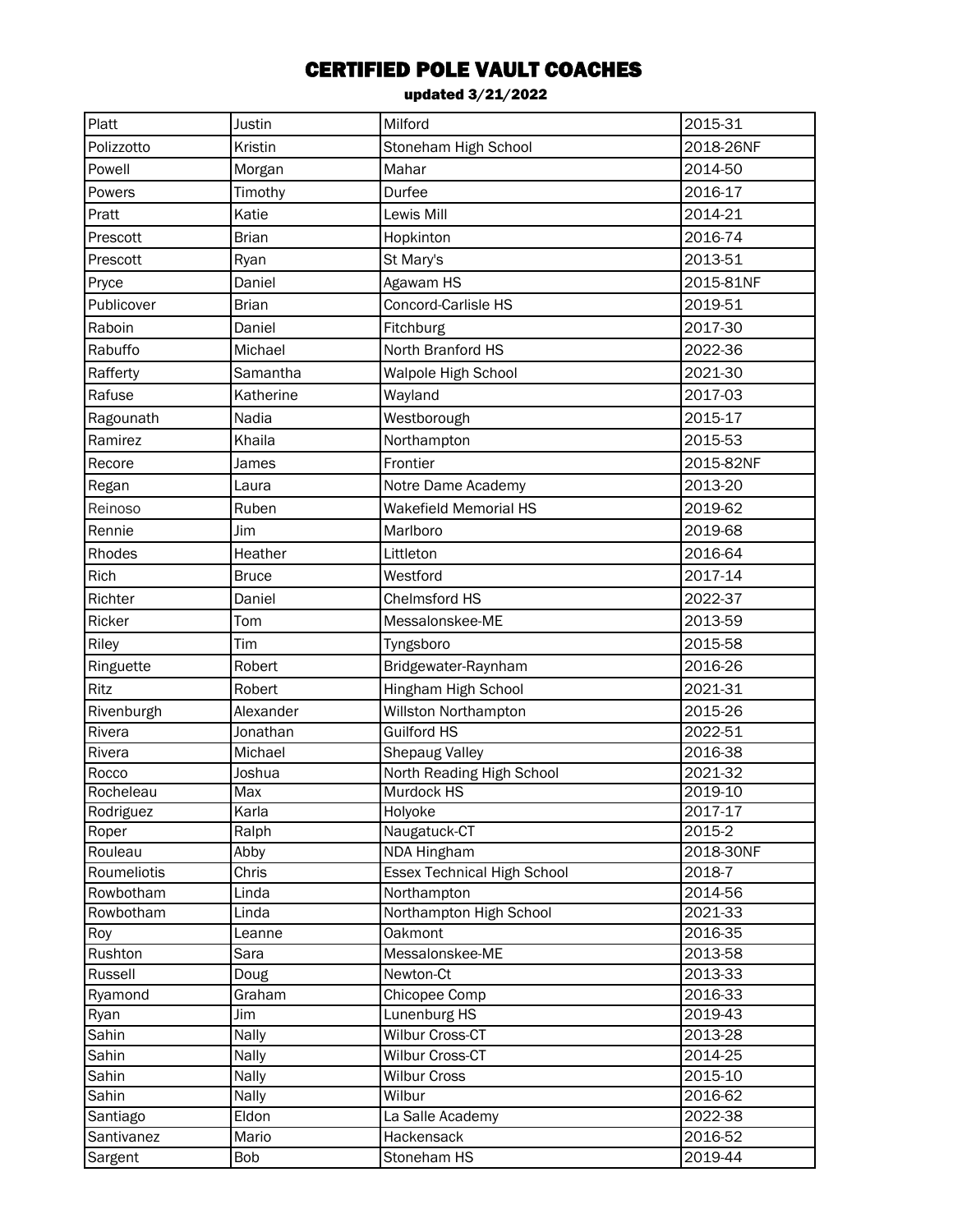| Saucier              | Marc          | Littleton                    | 2016-63    |
|----------------------|---------------|------------------------------|------------|
| Saucier              | Marc          | Littleton HS                 | 2019-28    |
| Saucier              | Pamela        | <b>Hollis-Brookline HS</b>   | 2019-46    |
| Sawyer               | Stephen       |                              | 2015-69NF  |
| Scearbo              | Meaghan       | <b>Reading HS</b>            | 2019-13    |
| Scott                | Maddy         | Hampshire regional           | 2021-34    |
| Scottand             | Jennifer      | Mahar                        | 2013-39    |
| Seager               | Kara          | Winnacunnet                  | 2015-63    |
| Seal                 | Gary          | North Smithfield HS          | 2022-39    |
| Seguin               | Mike          | Ayer-Shirley                 | 2019-8     |
| Senger               | Eric          | Suffield-CT                  | 2013-17    |
| Settle               | Chris         | Milbury                      | $2014 - 2$ |
| Shannon              | Colleen       | Methuen                      | 2015-45    |
| Shea                 | Chris         | Hopkinton                    | 2016-73    |
| Shea                 | lan           | Silver Lake                  | 2015-37    |
| Sheppard             | Dennis        | Marshfield                   | 2016-37    |
| Shlager              | Jessica       | Mahar                        | 2014-51    |
| Shoop                | Michelle      | Amity                        | 2015-27    |
| Silk                 | Lindsey       | Chelmsford                   | 2014-6     |
| Silvar               | Chrissy       | Fitchburg                    | 2014-47    |
| Simoes               | Ricardo       | Shepherd Hill                | 2015-64    |
| Skinkle              | Mark          | Prout                        | 2016-41    |
| Sleep                | Corey         | Durfee                       | 2016-40    |
| Smith                | Ashley        | <b>Westford Academy</b>      | 2022-40    |
| Smith                | Larissa       | Lawerence Academy            | 2013-45    |
| Smith                | Laura         | <b>Exeter HS</b>             | 2022-41    |
| Smith                | Pat           | Longmeadow                   | 2014-10    |
| Smith                | Robert        |                              | 2015-66NF  |
|                      |               |                              |            |
| Snow                 | Jess          | <b>Wakefield Memorial HS</b> | 2019-4     |
| Sousa                | Jeffrey       | Bridgewater-rayham           | 2017-15    |
| Sousa                | Jeffrey       | Bridgewater-Raynham HS       | 2022-42    |
| Sousa                | Kyle          | Oliver Ames HS               | 2022-43    |
| Stevens              | Jennifer      | Natick                       | 2014-30    |
|                      | Matt          | Natick                       | 2016-14    |
| Struther<br>Sullivan | <b>Brenda</b> |                              | 2016-60    |
| Sullivan             | <b>Brenda</b> | Maynard<br>Maynard           | 2017-22    |
| Sullivan             | Matthew       | East Longmeadow High School  | 2018-10    |
| Sunderland           | Jake          | <b>Oliver Ames</b>           | 2016-42    |
| Swanson              | Norman        | <b>MTFOA</b>                 | 2014-5     |
| Sweeney              | Sarah         | <b>AMSA</b>                  | 2015-59    |
| Sylla                | Monica        | Portsmouth HS                | 2019-32    |
| <b>Szafir</b>        | Michael       | Somers                       | 2015-65    |
| Takasaki             | Hannah        | Natick HS                    | 2022-44    |
| Talbot               | Steve         | Ludlow                       | 2013-46    |
| Talyor               | Jeffrey       | South Hadley                 | 2016-46    |
| Tanguay              | Tom           | Coe-Brown Northwood Academy  | 2019-66    |
| Tarbox               | Melanie       | Haverhill HS                 | 2019-37    |
| Taylor               | Jeffrey       | South Hadley                 | 2015-19    |
| Taylor               | Kent          | Norton                       | 2015-44    |
| Tereso               | Kyle          | Chicopee High School         | 2021-35    |
| Teszler              | David         | Waltham                      | 2021-36    |